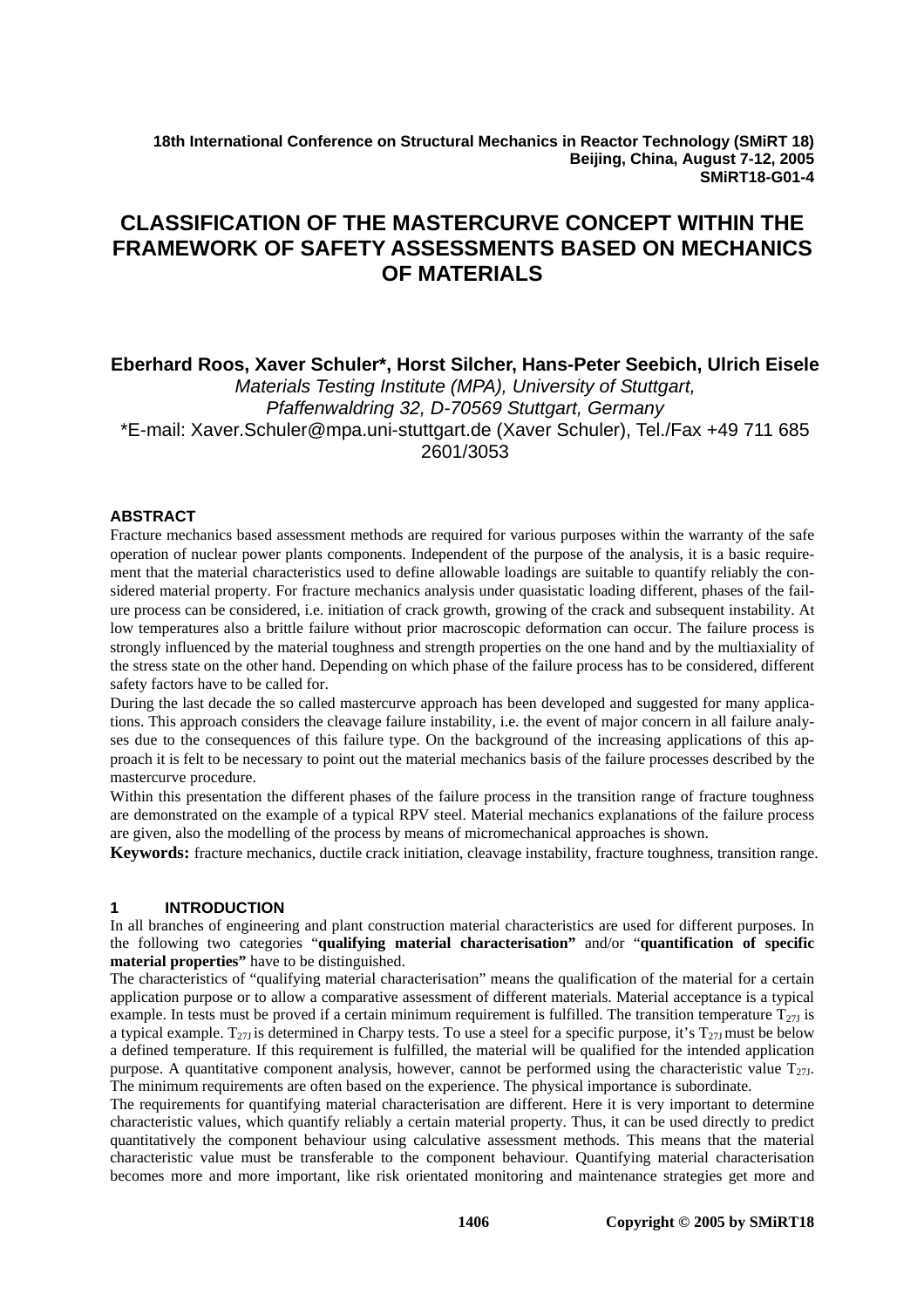more introduced or like loading optimised constructions become more and more necessary in view of obtaining ecologically and economically improved balances.

Quantifying material characteristic values cannot only be used for quantitatively assessing component analyses but also for the qualitative material characterisation. The reversion of this statement is not valid. Using qualitatively characterizing values in component assessments often lead to incorrect and sometimes also to overestimating results.

Consequently, it always must be questioned if the characteristic value used in component assessments meets the criteria of the "transferability" and thus, is able to correctly describe the behaviour of the component.

This is particularly applied to fracture mechanic characteristic values, as in many cases fracture mechanics characteristic values are the key role in assessing component failure, where transferability is very important. On the other hand, a large number of recommendations, guidelines, and standards concerning the determination of fracture mechanics characteristic values are available due to various developments in the last years. Their results have different meanings because of different approaches and simplifications. This has to be recognized when they are used for component behaviour prediction.

Against this background, the basics of materials physic of the failure process of ferritic steels will be observed subsequently in dependence on the temperature. Furthermore, the different fracture mechanics characteristic values available to characterise the failure process conditional on cracks, should be assessed with respect to the materials physical importance.

### **2 MATERIALS PHYSICAL BASICS OF THE FAILURE PROCESS OF FERRITIC STEELS**

Fracture is an occurrence which stops deformation of materials. The material fails due to local or global separation. In the following, fracture processes taking place above the crystal recreation temperature ( $T > 1/6$ ) TM) as well as dynamic fracture and fracture affected by corrosion should be excluded. Furthermore, the considerations are limited to metallic materials. Usually, failure of metallic materials can be characterised by means of macroscopic plastic deformation or with the help of fracture surface.

If fracture is described by means of **macroscopic** deformation, it must be distinguished between brittle and ductile fracture:

- **Brittle fracture** If only little or no macroscopically plastic deformations can be observed until rupture we talk about brittle fracture. Only little energy is consumed until crack initiation and during fracture. Fracture growth is instable. Brittle fracture of ferritic steels may occur at low temperatures and/or at stress conditions with high multiaxiality.
- **Ductile fracture** In contrast to brittle fracture, visible plastic deformation can be observed before and during fracture. Before fracture, crack initiation takes often place with subsequent crack growth. Crack growth is stable. Higher energies are consumed during stable crack growth.

Observing **microscopically,** it must be distinguished between cleavage fracture and ductile dimple fracture:

- **Cleavage fracture** At cleavage fracture, cleavage fracture surfaces can be observed at adequate enlargement of the crack surfaces, fig. 1. During material separation no or negligible locally limited plastic deformation occurs. Cleavage fracture may also occur after higher macroscopic plastic deformation. The energy consumed for crack growth is very low. Usually crack growth is instable. The crack surface is perpendicular to the main stress. The crack surfaces are shining metallically .
- **Ductile dimple fracture** Ductile dimple fracture of technical metals and alloys is characterised by dimple structures often with inclusions on the crack surface, fig. 2. Ductile dimple fracture is marked by its locally high plastic deformation. The energy locally consumed during material fracture is considerably higher as the energy consumed during cleavage fracture. At macroscopic ductile fracture, ductile dimple fracture is observed microscopically. However, microscopic ductile dimple fracture may have macroscopic brittle appearances for an extremely high stress multiaxiality e.g. at the crack tip. Usually crack growth is stable. Only for the high stress multiaxialities already described it may be instable.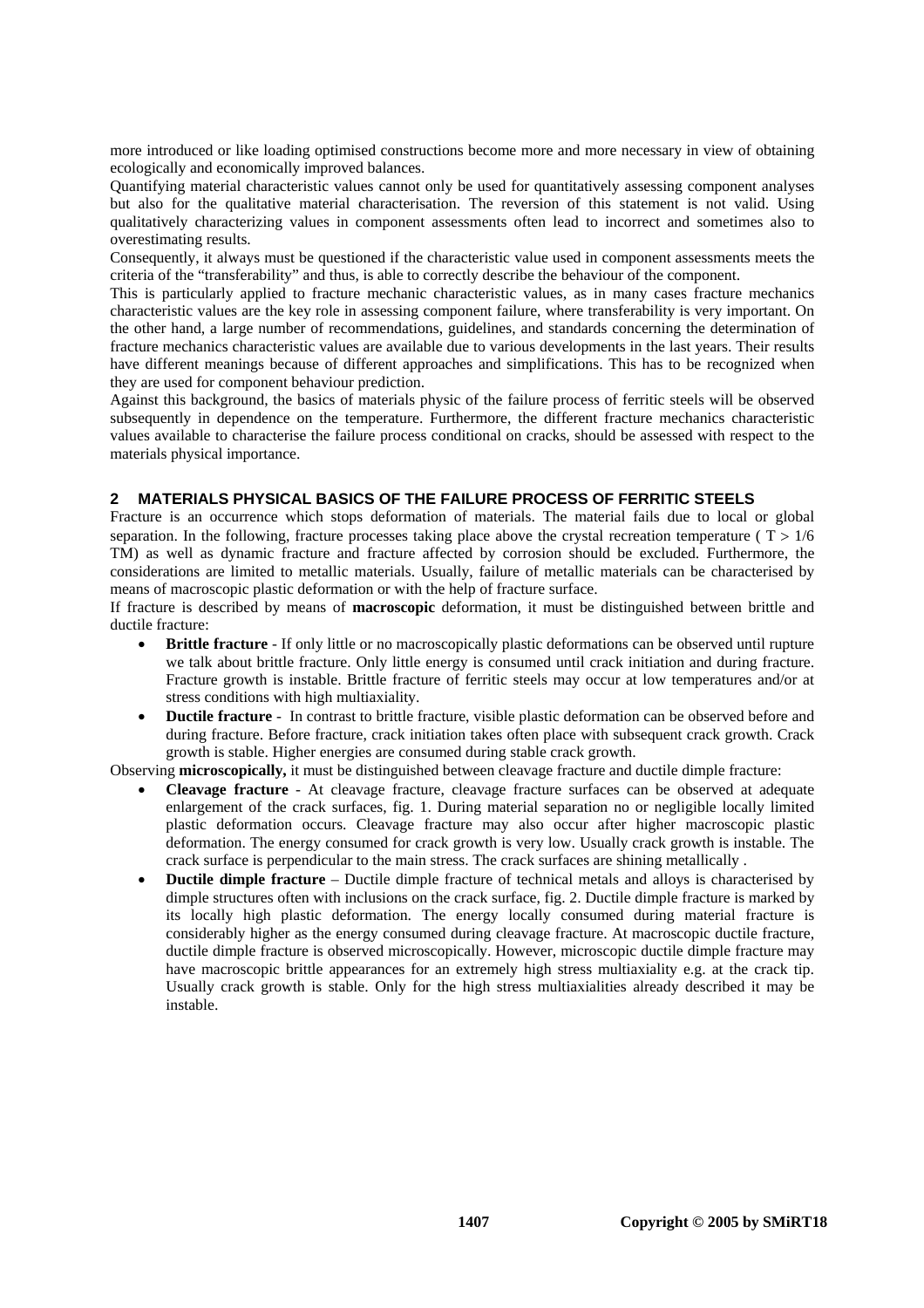

*Fig. 1: Cleavage crack surface, material 17MoV8-4 mod., SEM-picture* 



*Fig. 2: Dimple crack surface, material 22NiMoCr3-7, SEM-picture* 

### **2.1 Basics of Cleavage Fracture**

Transcrystalline cleavage fracture is the separation of atom bonding of crystalline solids along the defined crystalline plane. In inclusions and particles, as well as in ferrite, separation occurs primarily along the crystallographic cleavage planes, fig. 3. In the case of ferritic steels this corresponds to  $\{100\}$  - planes, fig. 4. During failure due to cleavage fracture, the crack may change microscopically its direction when exceeding the grain boundary. This is due to the crystallographic orientation differences of the grains involved, fig. 3. Thus, the favourably orientated cleavage planes are activated. Macroscopically observed cleavage fracture grows perpendicular to the direction of the main stress.

Low temperatures, unfavourable material states due to manufacturing or service, multiaxial stress states or high loading velocity are parameters promoting cleavage fracture in materials with a body-centred cubic or hexagonal lattice structure.

Failure of specimens or components made of ferritic materials due to cleavage fracture is a multistage process where several barriers must be overcome. This process can be classified into three phases. Micro crack onset, micro crack growth through the grain and exceeding of the grain boundary. A micro crack occurs during loading e.g. due to an accumulation of displacements along the grain boundary or due to fracture of a two-phases-particle. These are mostly brittle particles such as carbides or oxides.



*Fig. 3: Transcrystalline cleavage crack* 



*Fig. 4: Crystallographic crack plane in body-centered cubic lattice* 

Dynamic particle fracture may stop at the particle-ferrite grain boundary if the energetic conditions of continuing growth such as cleavage fracture are not given or if crack blunting takes place. The energetic condition of continuing growth depends on the principle stress, on the particle magnitude and also on the grain magnitude due to the additional impact of the shear stress on the crack initiating gliding plane.

Not only the particle-ferrite grain boundary is a barrier but also the following ferrite-ferrite grain boundary where a dynamically running micro crack may stop and then blunt. It seems that only the energetic condition is relevant to further growth. If the micro crack overcomes this barrier too, it usually will continue to grow unresisted. This microcrack will only stop again if there is a macroscopic inhomogeneous distribution of stress, temperature or structure.

As a growing micro crack causes increasing energy consuming plastic deformation which decelerates crack growth with increasing temperature it becomes more and more difficult to meet the requirements of instable or cleavage fracture-shaped crack growth during and after exceeding the barrier. The critical occasion in cleavage failure is the exceeding of the highest barrier. This barrier depends on the structure, temperature and stress multiaxiality.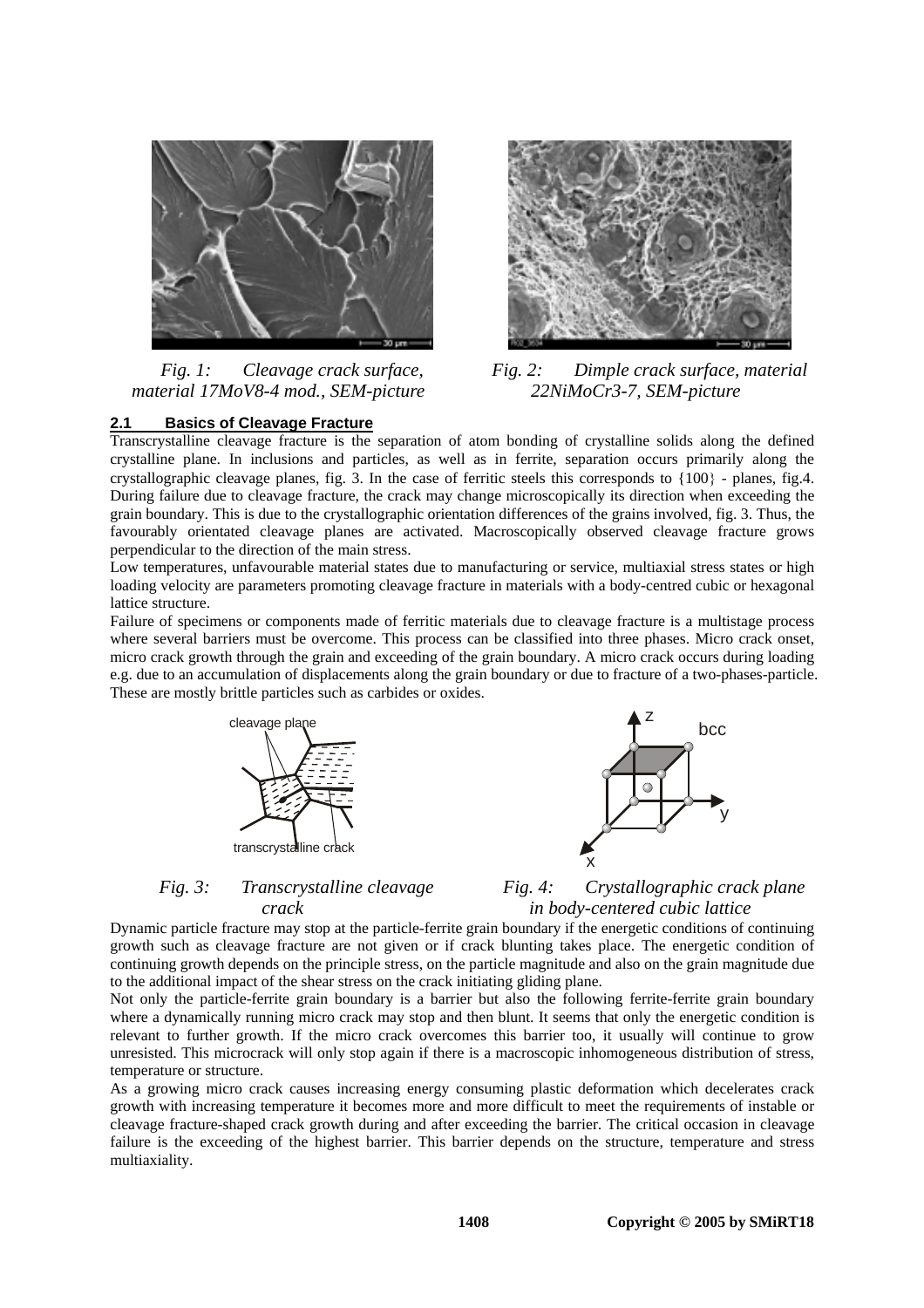# **2.2****Basics of Dimple Fracture**

Micromechanics procedures at ductile dimple crack initiation are usually affected by the micro structure. Therefore, precipitations and inclusions are of particular importance. Basically the magnitude, quantity, chemical composition, distribution and shape of this second phases manage the micro structural procedures which cause crack initiation.

In nearly all technical metals and alloys such a second phase exists as inclusions or precipitations. Magnitude, distribution and the shape of a second phase depend strongly on the production process. Investigations show that with increasing volume fraction of such second phases fracture toughness decreases.

The micromechanical procedures causing crack initiation in alloys having such a second phase can be divided into three phases, fig. 5.

- **Formation of voids**. The first phase of crack initiation, the formation of voids takes place
	- at particles of a second phase
	- at grain boundaries and grain boundary gussets and
	- in the perlit at steels with high C-concentration

However numerous investigations have shown that void formation is mostly initiated at particles of the second phase. It can be observed that particles with a spicular or ramified shape mostly fail due to fracture, fig. 6, whereas in the presence of spherical inclusions decohesion between particle and matrix form voids, fig. 7.



*Fig. 5: Micro mechanic stages of ductile dimple fracture* 



*Fig. 6: Formation of voids at a Niobiumcarbonitride inclusion, material 1.4550, SEMpicture* 



*Fig. 7: Formation of a void at a MnS- segregation, material 20MnMoNi5-5, SEM-picture*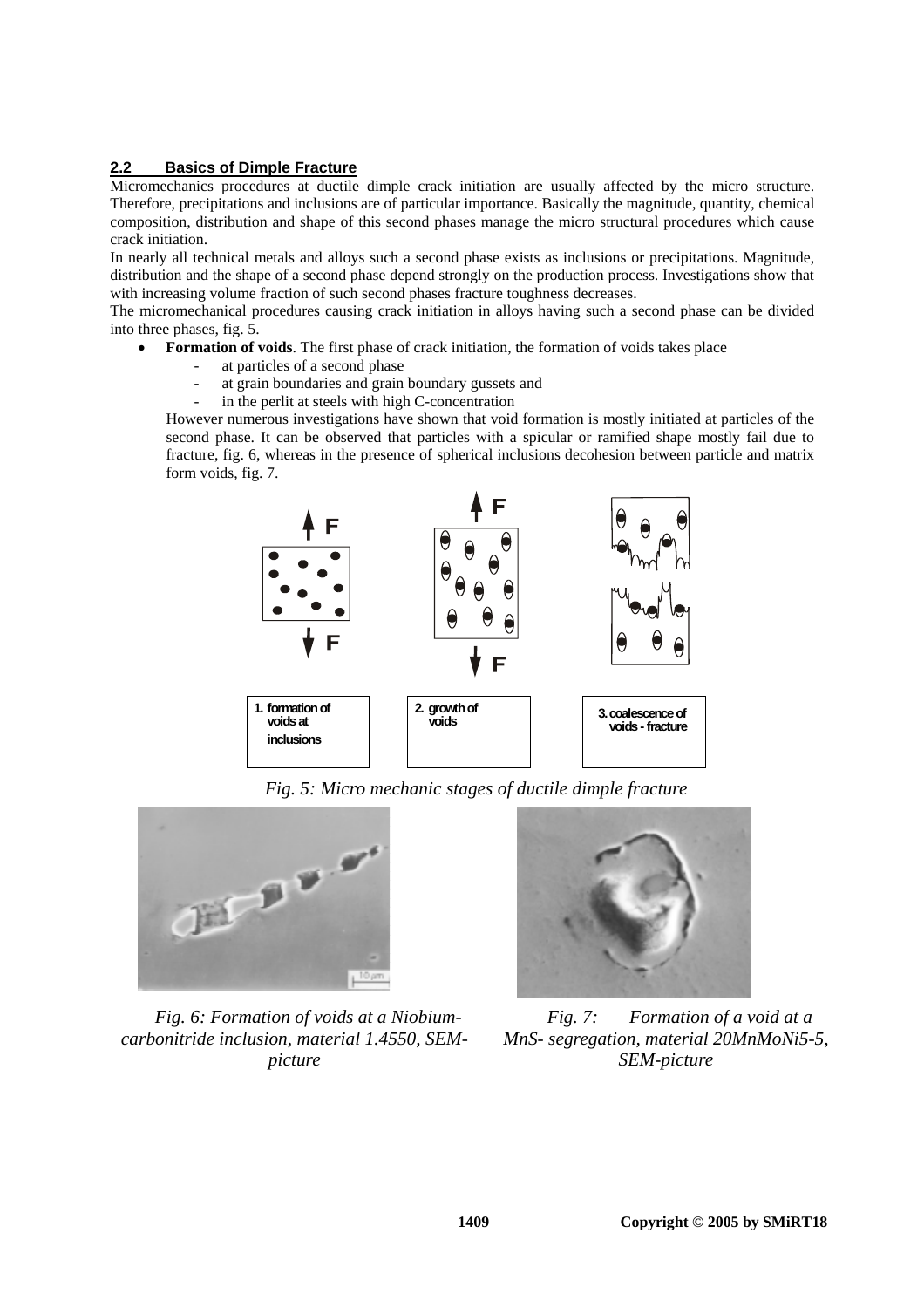

*Fig 8: Enlarged void at a MnS segregation, material 20MnMoNi5-5, SEM-picture* 



*Fig. 9: Coalescence of voids, material 20MnMoNi5-5, SEM-picture* 

- **Voids growth**. With increasing plastic deformation the voids developed at the inclusions start growing, fig. 8. The growth rate and the shape of the voids are affected by plastic deformation and the multiaxiality of the loading condition. It can be observed that the growth rate of the voids developed at large inclusions is considerably higher than at small particles.
- **Coalescence of voids**. Voids do not grow arbitrarily. From a certain magnitude of the voids a coalesce is detected, fig. 9. Three mechanisms can be observed primarily (shear band formation, formation of small secondary voids, constriction of the material bond bridges between voids) where the individual mechanisms may superimpose. This coalescence of voids causes a small crack.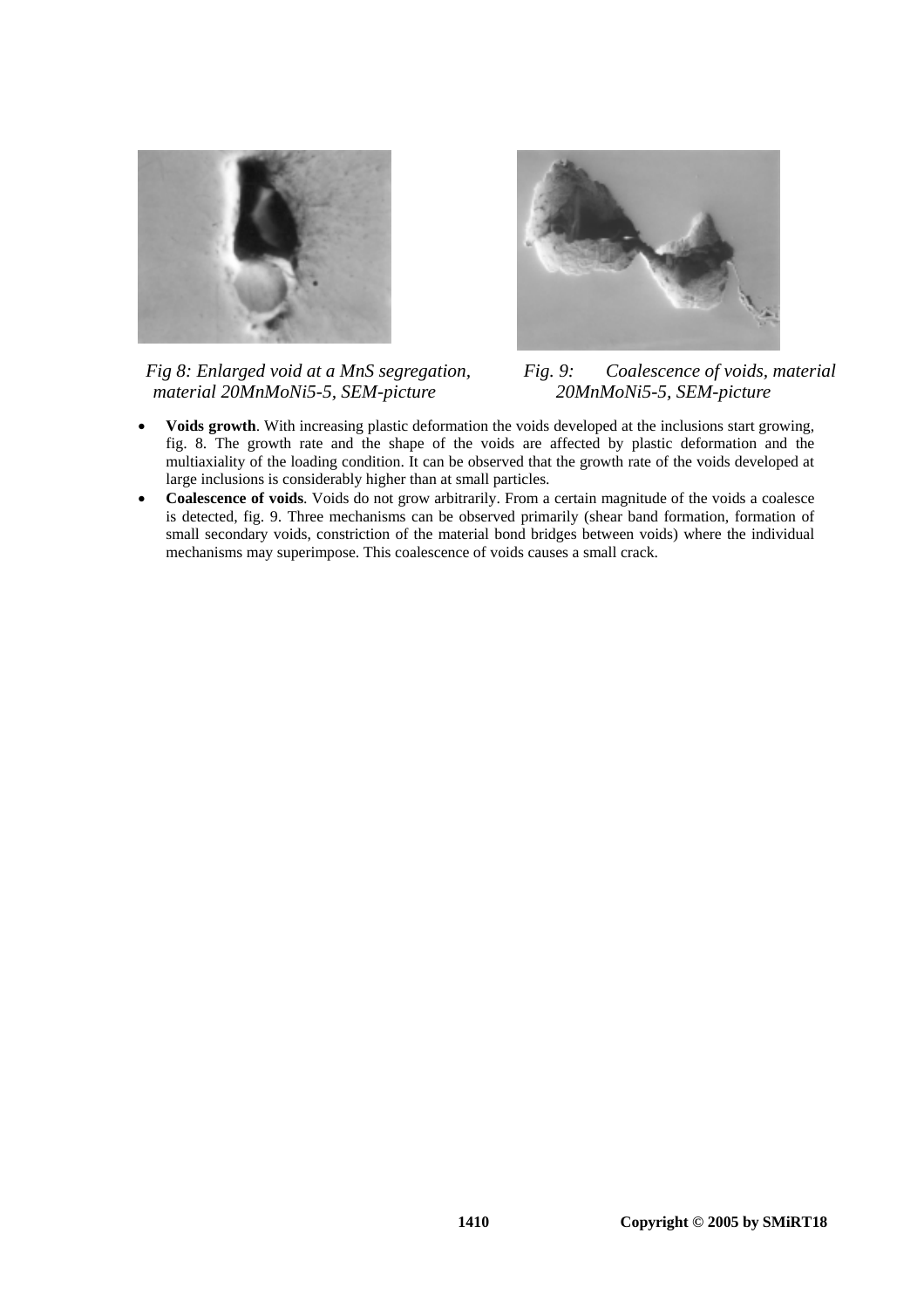### **2.3 Rupture Process at Crack Tips**

During loading of a cracked component a strong stress superelevation can be observed at the crack tip. This superelevation may lead, already at low rated nominal stress to the fact that the above-mentioned failure mechanisms are able to act . In order to figure out which one of the failure mechanisms can be expected, the material temperature has an important role.

The fact that it is impossible to measure directly the acting macroscopic failure mechanisms is an additional difficulty in experimental fracture mechanics material characterisation. These mechanisms have to be determined after testing using fractographic and metallographic features. This is a very time-consuming process. Furthermore, only the macroscopic deformation magnitudes (crack opening, load line displacement) can be determined during testing.

# **2.3.1 Upper Shelf of Toughness**

In the case of ferritic steels in the upper shelf, loading of a cracked body causes a plastic zone in the highly stressed area of the crack tip. This plastic zone grows super-proportionally and covers more and more volume of the material. In these plasticised areas the above-mentioned processes such as the formation, growth and coalescence of voids takes place. The extend or progress of these processes increases with the local extend of macroscopically visible plastic deformation.

This firstly leads to a measurable blunting of the originally sharp crack tip. Further loading what e.g. means further formation and coalescence of voids, tears the surface of the blunted crack tip, see fig. 10. Continuing the process of growth and coalescence of voids due to further movement of the highly plasticised areas into the ligament finally leads to distinct crack growth. The respective fracture surface areas are clearly marked by dimple fracture. However, the stretched-zone (extremely stretched dimples) of the original blunting area at the crack tip differs from the areas of stable crack growth (regular dimple structure), fig. 11. This kind of crack growth is called stable crack growth as long as the input of further energy (increase of load and/or deformation) is necessary to propagate the crack and without this, crack growth will stop. The crack propagation is called instable if it grows without further input of energy until it penetrates the remaining wall thickness.

This mechanism shows macroscopically an elastic-plastic load-crack opening-behaviour (Load-COD) fig. 10. It has to be said, that the material plasticise in the crack tip area already at low loading where the global load-crack opening behaviour appears still linear elastic and doesn't show any signs of plastic deformation. Inverse it can be assumed, that when load-crack opening behaviour shows an over-elastic behaviour at least in the area near the crack tip, distinct plastic deformation (blunting) has occured and in some cases crack growth already took place.



fatique crack stretched zone SZW, ∆ai stable crack growth

*Fig. 10: Blunting before onset of ductile tearing of the crack (acc. to Blumenauer)* 

*Fig. 11: Crack surface after ductile crack initiation and stable crack growth (SZW and dimple crack surface)* 

### **2.3.2 Lower Shelf of Toughness**

Also in the case of ferritic materials in the lower shelf, the highest loaded area occurs at the crack tip when loading a cracked body. As mentioned in section 2.1 failure due to cleavage fracture is a multi-stage process where several barriers must be overcome. The criteria are affected by the fact that a minimum stress level must exist over a specific (small) area at the crack tip in order to trigger cleavage fracture. According to section 2.1, reaching the critical barrier depends on the structure, stress/loading multiaxiality and temperature. In the case of fracture mechanics tests using a certain material with a certain structure and standardised specimens with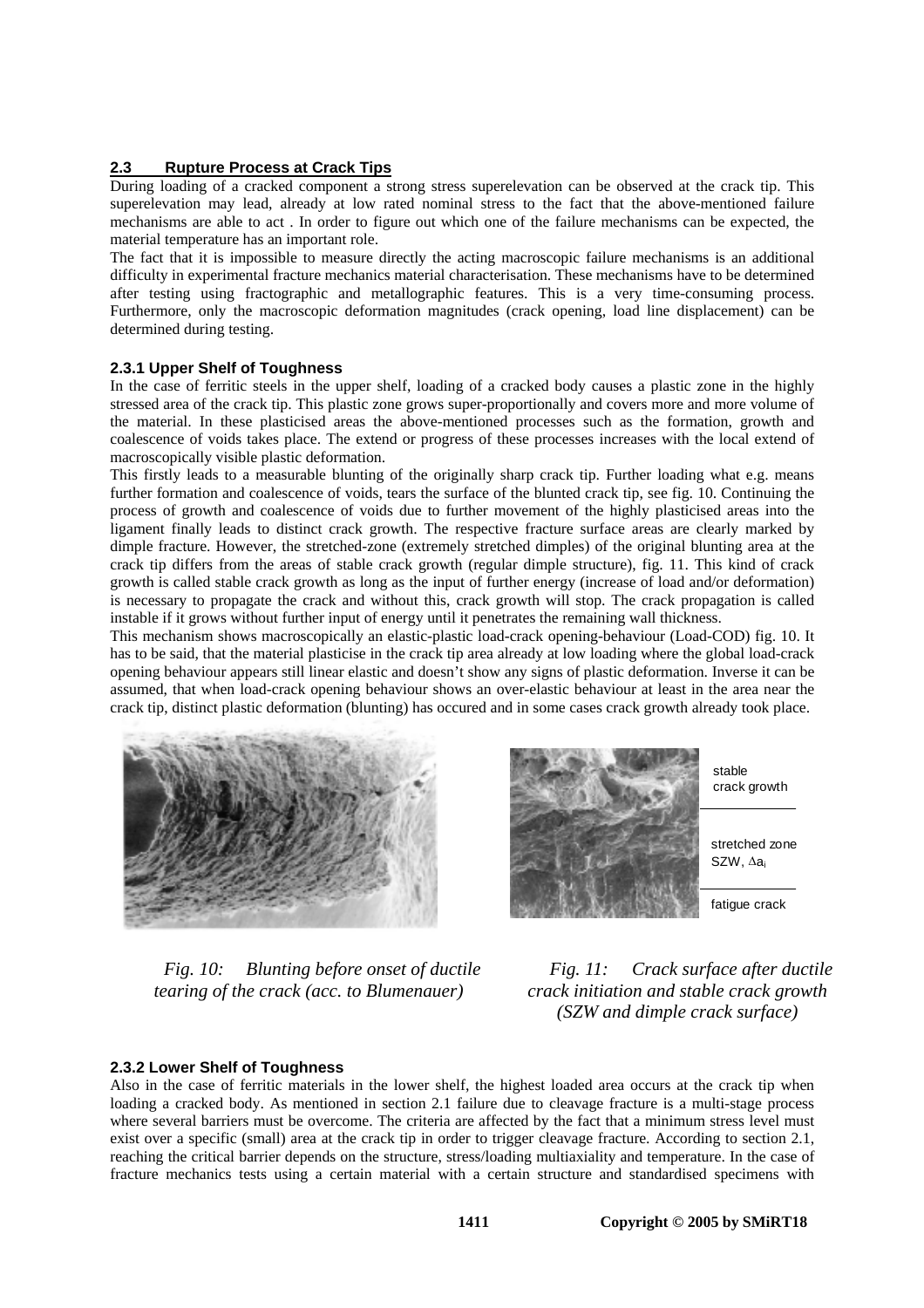identical stress multiaxiality reaching the critical barrier to trigger cleavage fracture only depends on the temperature.

This means that performing fracture mechanics tests on specimens with a constant geometry but with variable test temperature, cleavage fracture becomes more and more unlikely at increasing temperature. This is due to the fact that a minimum stress level required for cleavage fracture cannot be reached any more because stress peaks at the crack tip are reduced due to plastic deformation before reaching the necessary magnitude and distribution. Stress hardening may cause a stress state also after limited plastic deformation which promotes cleavage fracture due to the combination of a critical stress level and weak spots in the structure.





*Fig. 12: F-COD and fracture surface of the specimen C(T)25 CMBA1 at lower shelf (- 150°C), conditions for KIc-validity are met* 

In many caseseven at very low temperatures small deformed areas can be determined between the fatigue crack front and the cleavage fracture area, sometimes only locally restricted, fig. 12. This deformed sections are to be regarded as the local beginning of a stretched zone. The corresponding global load-crack opening characteristic determined in fracture mechanics tests is nearly linear and the small plastic deformations close to the crack tip area are usually neglectable in the F-COD-diagram.

### **2.3.3 Transition Area of Toughness**

In view of fracture mechanics analysis, the temperature range in which usual fracture mechanics specimen fail after more or less macroscopic plastic deformation due to instable crack growth (instability) is called transition area.

For a clear definition for the transition region two terms are of importance:

- "Macroscopic plastic deformation", to distinguish the transition region from lower bound and cleavage fracture and
- "instable crack growth" to distinguish between the transition region and the upper shelf.
- 1. Macroscopically measurable plastic deformation must take place. According to the above-mentioned statements, this means that similarly distinct plastic deformation must exist in the area of the crack tip which can be measured macroscopically, e.g. as a plastic part of COD. Plastic COD means also, that a stretched zone of a certain magnitude was formed.
- 2. Instable crack growth means that the specimen fails without any further energy input. This crack may also occur after similarly distinct stable crack growth. The question how distinct plastification and crack growth are at the given temperature, depends strongly on the specimen's geometry and magnitude. That means on the respective stress state in the specimen.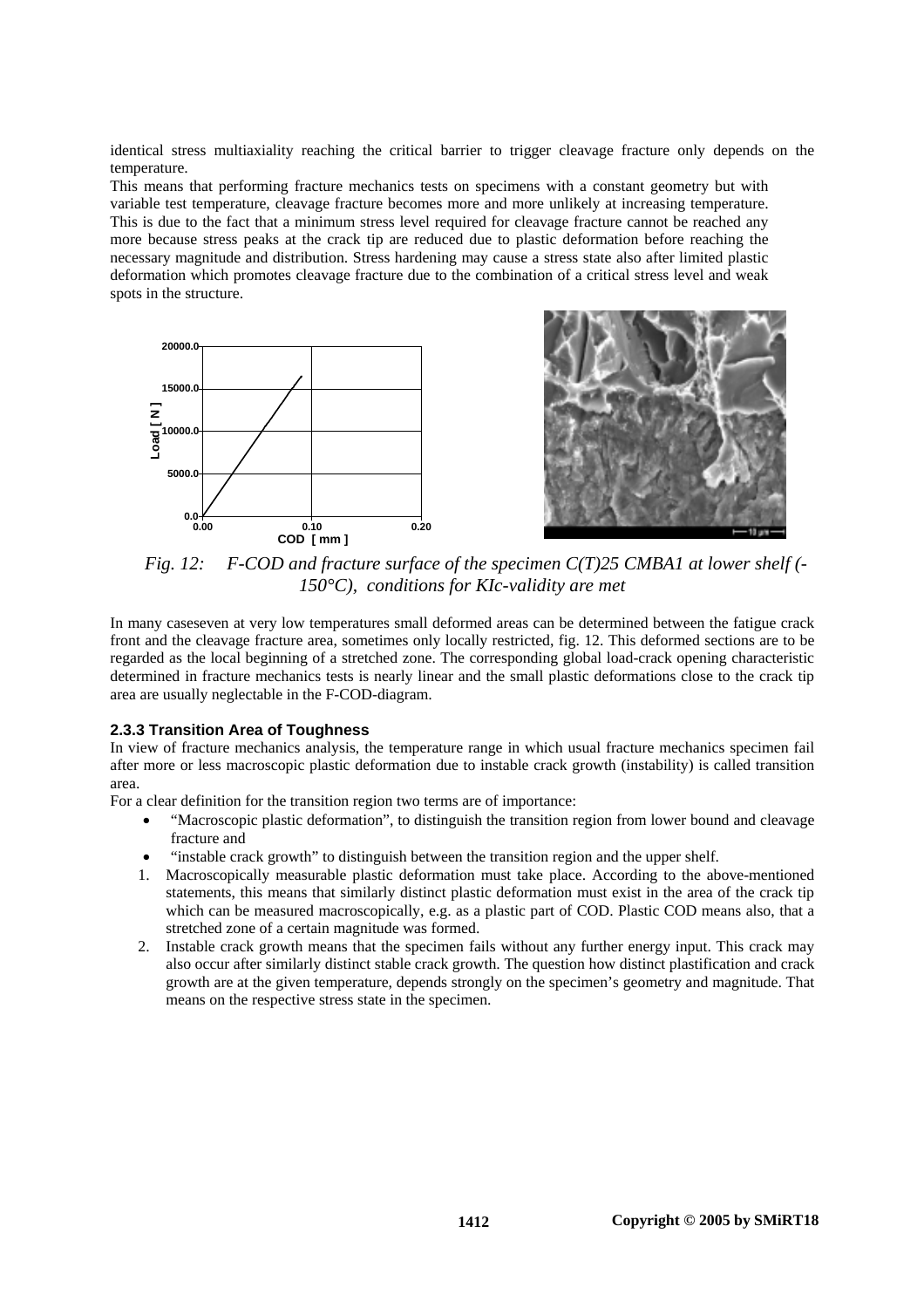

*Fig. 13: F-COD and fracture surface in the upper transition region, C(T)25 CMBA7 (- 10°C)* 

From the two conditions it results inevitable, that specimens which are assigned by this definition to the transition area, show temperature dependent more or less distinct stretched zones, followed by ductile crack growth (dimple area) with subsequent instability (mainly cleavage fracture), fig. 13.

#### **3. FRACTURE MECHANICS MODELS TO DESCRIBE FAILURE PROCESS**

The use of fracture mechanics models to describe failure and to assess safety margins of cracked components respectively, is based on the fundamentals of strength analysis:

### **acting load < allowable load**

In the classic strength analysis, the acting load is quantified as accurate as possible using a suitable assessment method. Allowable load is defined as quotient of tolerable load (defined using measured material characteristic values) and a safety margin. Load is described by a suitable parameter e.g. stress.

In fracture mechanics analyses, stress is not suitable as a parameter due to the singularity at the crack tip. Therefore, different parameters were created due to the different deformation behaviours of steels. The parameters predominantly used are the stress intensity factor  $K_I$  and the J-integral. Further parameters to characterise the procedures at the crack tips such as crack tip opening displacement CTOD or different modifications (COD, δ) can also be used instead of the parameters mentioned above. But these parameters are less common despite their advantages.

To permit using the most common parameters  $K_I$  and J, it is necessary to define validity margins. These validity margins result from the fact, in the strictest sense, the stress intensity is only valid for linear-elastic stress states. The J-integral is valid for over-elastic loading, assuming nonlinear-elastic material behaviour, that means assuming the validity of the deformation theory.

Because of these limitations concerning the validity of parameters a definition of the validity criteria regarding the determination of corresponding material characteristics must be found. Thus, numerous recommendations, guidelines and standards were made.

The validity criteria of different characteristic values defined for this aim, are firstly orientated on the macroscopic deformation characteristic of the specimens, measured as force – crack opening displacement (F-COD). Brittle behaviour, that means non-deforming or low-deforming behaviour until fracture (brittle fracture) allows the use of stress intensity  $K<sub>I</sub>$  as a parameter. Over-elastic deformation behaviour requires the J-integral as the parameter to be used.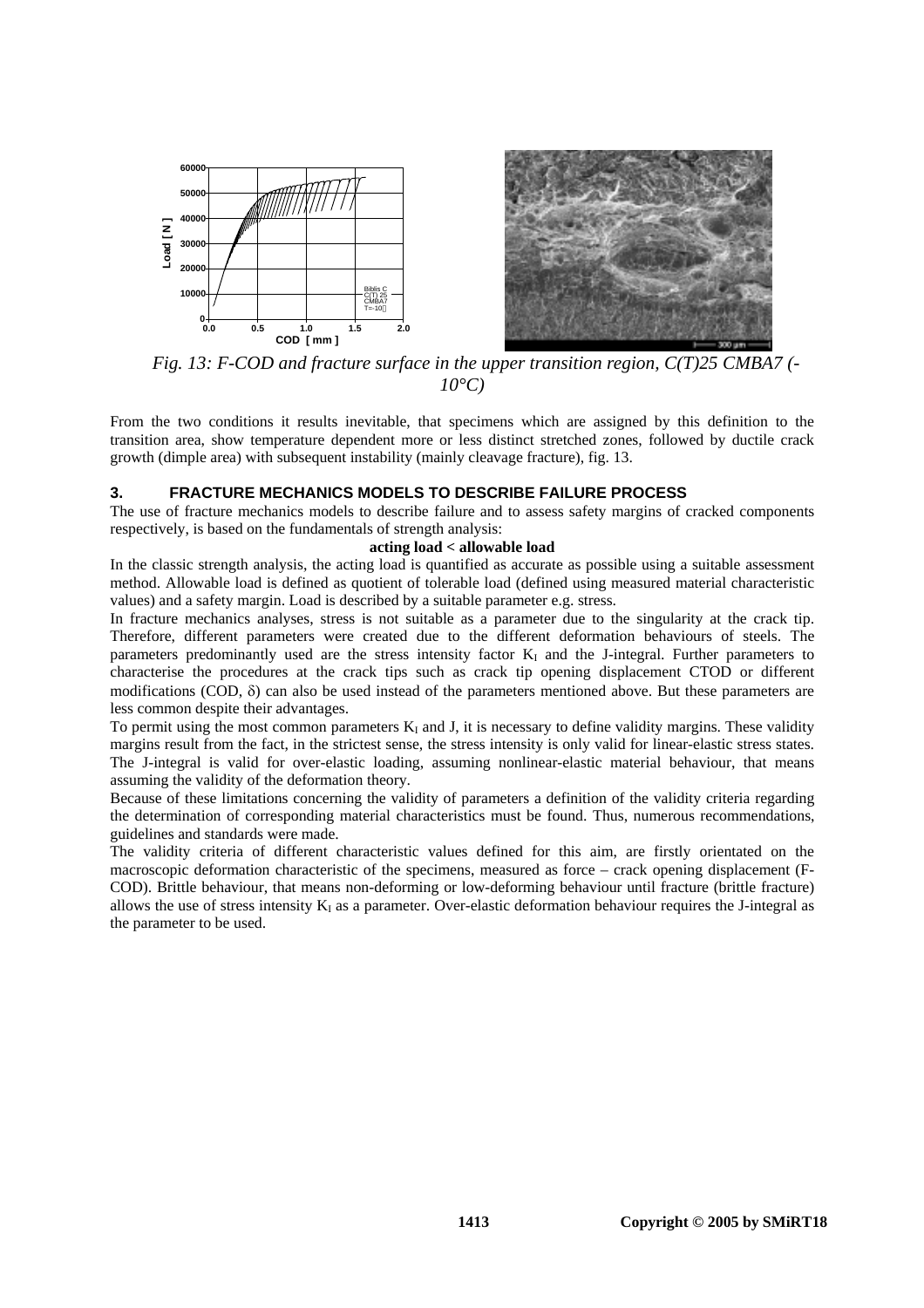

Pop-in

# *Fig. 14: Illustration of possible load-displacement behaviours /1/*

In some cases when macroscopic over-elastic deformation takes place before fracture (ductile fracture), cleavage fracture may occur after more or less ductile crack growth (dimple crack growth). This behaviour is mainly found in the transition region of toughness. Thus, the upper shelf of ductility is characterised by the fact that an existing crack does not fail directly during loading, but blunts due to plastic deformation, tears and growths stable due to plastic deformation. This means that the crack stops and does not fail without further energy input. In this case the value at the beginning of stable crack growth is used as fracture mechanics characteristic value and not the value at cleavage as used in the lower shelf and in the transition region. The fracture surface of stable crack growth is predominantly characterised by dimple fracture.

A summary of the different possible force-deformation behaviours described in /1/ is shown in fig. 14. Curve 1 describes the force-crack opening characteristic of brittle fracture. Curves 2 to 5 are corresponding for the transition region. Curve 6 is typical for upper shelf behaviour.

In the past, an individual test standard regarding the determination of the corresponding characteristic values was developed for every failure type, e.g. the ASTM-standards. Here, standard ASTM E 399 /2/ was only designed for brittle fracture, standard ASTM E 813 /3/ for ductile fracture and standard ASTM E 1921 /4/ for the transition region. Recent standards, such as DIN ISO 12135 /1/ and ASTM E 1820 /5/ are designed for all fracture mechanics parameters.

Not only the above-mentioned main characteristics or validity characteristics of the force-deformation behaviour and crack surface morphology must be met, but several other validity criteria, may vary from one standard to the other. An overview and resulting requirements are given in the following.

#### **3.1 Brittle Fracture / Fracture Mechanics Characteristic Values at Linear-Elastic Behaviour**

In the past, there was a consensus on the interpretation of the test results in the case of brittle fracture without relevant previous plastic deformation, compare curve type 1 in fig. 14. The load at the onset of cleavage can be used to determine the  $K_{1c}$ -values, if the requirements from the standards (e.g. ASTM E 399/2/, ESIS P2/6/, ISO 12135 /1/) are fulfilled. These requirements are requirements concerning e.g. the specimen geometry and size, the regularity of the crack front and further details of the test. The most important magnitude is the specimen thickness B.

Fulfilling these criteria, it was assumed that the characteristic values determined, are extensively independent of the specimen geometry and size. These characteristic values are the basis for brittle fracture curves in several codes, e.g. the KTA /7/ or the ASME Code /8/.

In recent work, e.g. /9/, where the weakest-link theory is considered, it is assumed that  $K_{Ic}$ -values depend on the length of the crack front of each specimen and must therefore be size corrected, accordingly. However, corresponding recommendations for a change in standards are still discussed and not yet implemented in valid standards.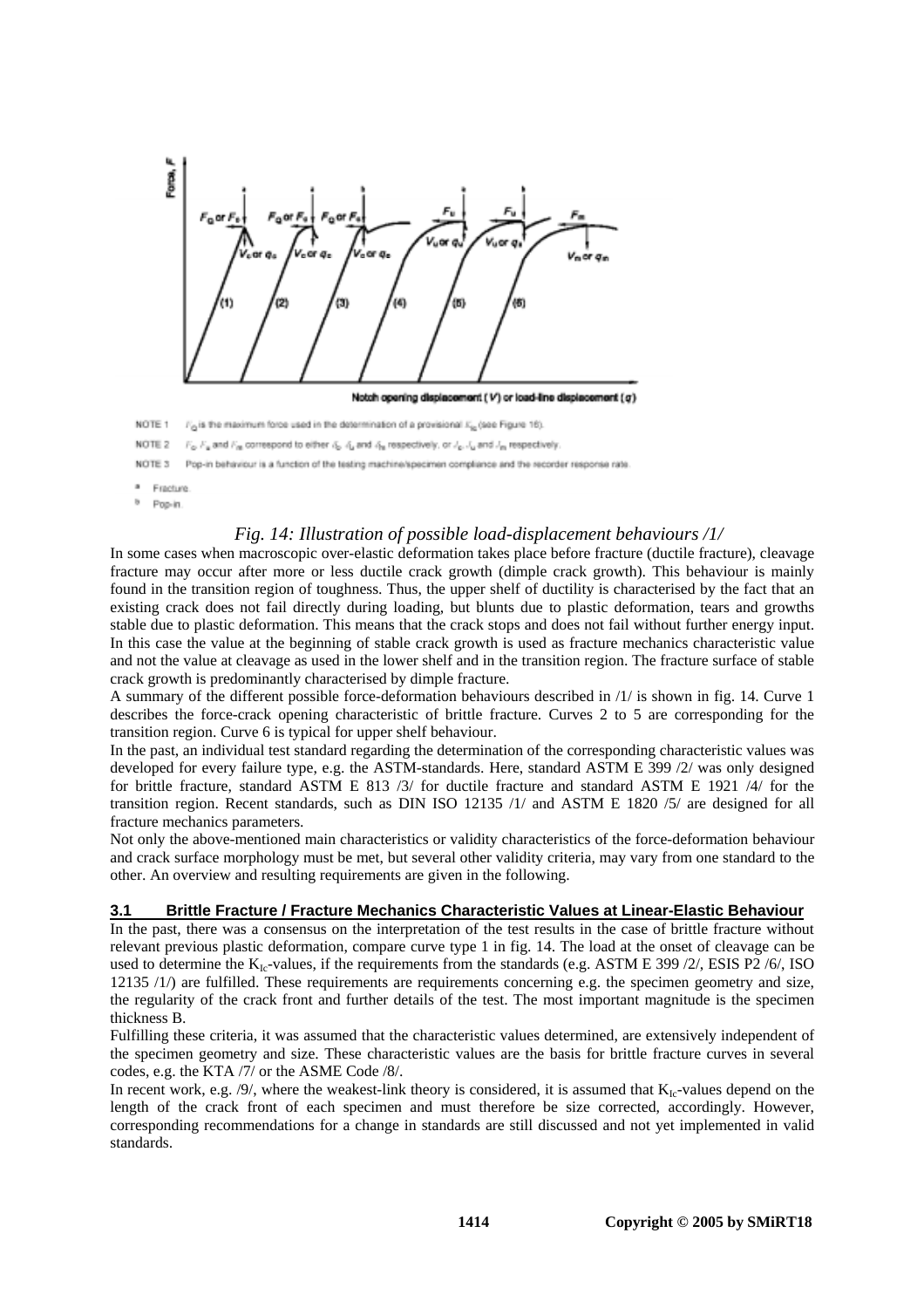### **3.2 Fracture Mechanics Characteristic Values during distinct Elastic-Plastic Behaviour**

In the case of pure ductile fracture, a crack resistance curve is usually determined with the help of the F-CODdiagram of the specimen observed, compare fig. 15. The crack initiation values can be deviated from this curve, according to the given criteria.



*Fig. 15: Course of F-COD and the resultant JR-curve with different initiation values* 

The J-integral is mainly used as a parameter to characterise loading in the crack tip area. In the past, the procedure to determine crack initiation values of ductile initiation was revised and re-approved several times. In doing so, improved data acquisition and processing possibilities were taken into account. Today, numerous standards, codes and recommendations to determine fracture mechanics characteristic values exist due to these national and international standardisations e.g. /1,5,6/. All codes describe nominally a crack initiation value, that means the value where an existing crack starts to grow at further increase of load. The difficulties result from are different opinions of the interpretation of further growth of a crack and the necessary resolution of the measurement technique used. Finally, the different approaches in the different standards lead to the determination of characteristic values, according to these standards, which differ extremely from one standard to the other, c.f. fig. 15.

Against this background, it must be distinguished between qualifying characteristic values (e.g.  $J_{Ic}$  according to ASTM E 1820 /5/,  $J_{0,2}$  and  $J_{0,2/bl}$  according to ESIS /6,10/) and quantitative, transferable material characteristic values, used in fracture mechanics safety analyses. Such a quantitative transferable material characteristic value is the value  $J_i$  according to /1/ or /11/ (determined with the help of the potential drop technique or by measuring the stretched zone width, /1/).

If the extend of crack growth is higher than the extent of the stretched zone ( $\Delta a > SZW$  or  $J > J_i$ ), the crack resistance curve  $(J_R$ -curve) represents no characteristic value or material characteristic. Besides of the influence of the material toughness, the course of the  $J_R$ -curve is strongly characterised by the specimen geometry, specimen size and the type/kind of loading. This finally leads to a dependence on the multiaxiality of the stress state. Therefore, the crack resistance curve (and also characteristic values of the area of crack growth higher than the SZW extension) is not directly transferable on another specimen or component geometry. This requires basically an analysis of the multiaxiality of the specimen's or component's stress state /12/.

In case of such distinct elastic plastic behaviour, also the determination of a **characteristic value** for failure (fracture) is not possible, since fracture depends on the type of testing, the specimen geometry and the size chosen, /12/. To determine a valid crack resistance curve according to the standard, the specimen should not crack instable but a distinct amount of stable ductile crack growth must take place before unloading. At the same time, the maximum value of J-Integral should not exceed  $J_{limit}$  (characterised by the specimen geometry and the material strength) as otherwise the J-integral is not valid any more.

# **3.3 Fracture Mechanics Characteristic Values at limited Elastic-Plastic Specimen Behaviour (Transition Region)**

In the transition region of ductility, specimens of ferritic steels fail due to cleavage fracture after more or less plastic deformation and limited stable crack growth depending on the temperature, the specimen size and the multiaxiality of the stress state. Thus, two characteristic events to describe failure in this area can be used.

First, an existing crack starts growing after loading (ductile initiation). In doing so, the criteria correspond to these of the upper shelf of toughness. Secondly it is the cleavage event (instability).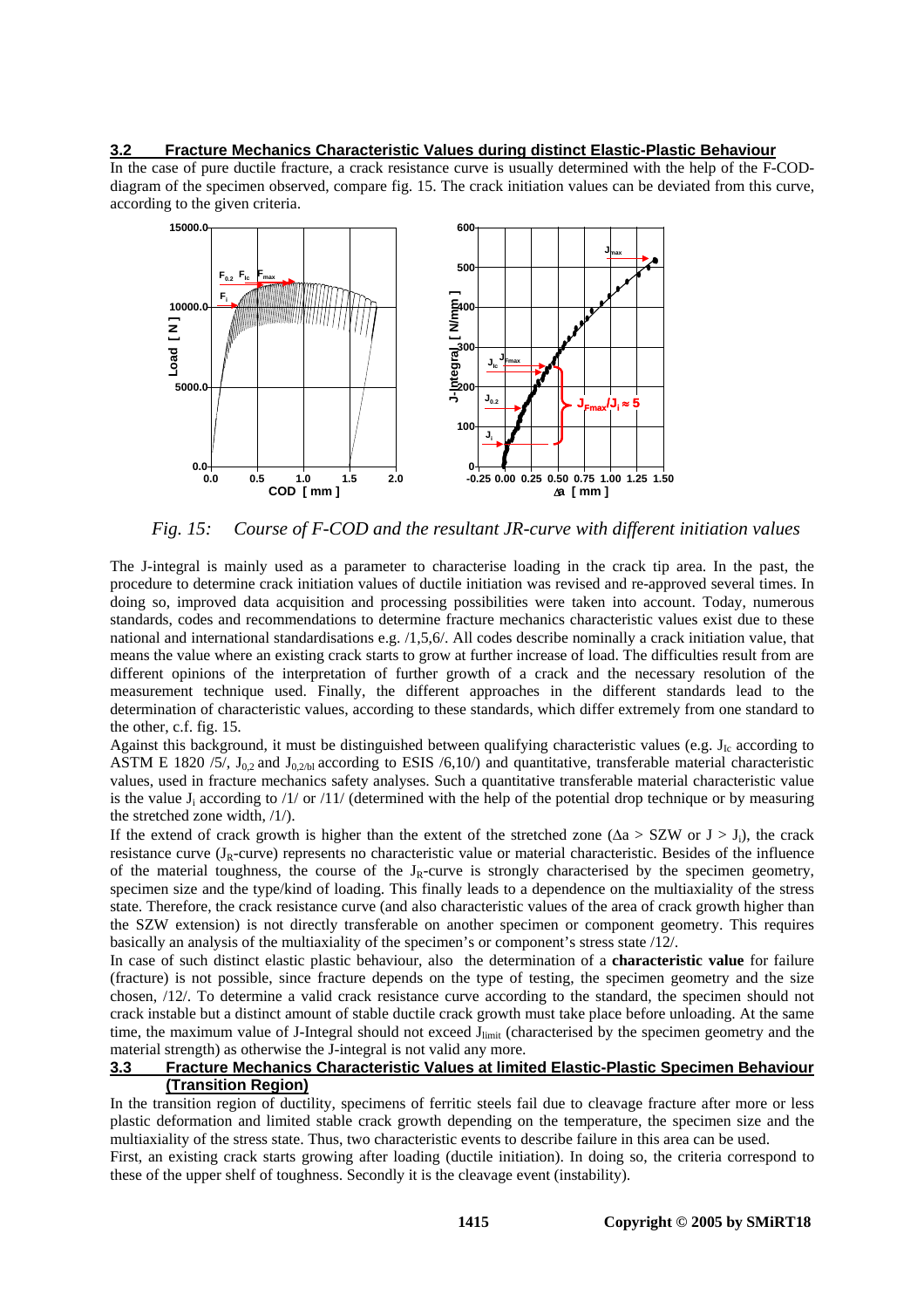#### **3.3.1 Crack Initiation Characteristic Values**

The lower the testing temperature, the less is deformability of the material in comparison to the upper shelf, c.f. fig. 16. This causes a sudden change from stable crack extension into instable crack extension during the fracture mechanics test in the transition temperature range. In the upper shelf and in the upper transition region, fracture may occur after exceeding the maximum load point. The extent of stable crack growth attained is considerably higher than the extent of the stretched zone. A distinct crack resistance curve can be determined where the curve is approximated by all J-∆a-points. It may be the case that the calculated crack extension must be adjusted to the crack extension measured on the crack surface.



*Fig. 16: Load-deformation behaviour of fracture mechanics tests in the upper shelf and in the transition region of the material toughness* 

A further decrease in temperature causes sooner instable cleavage fracture. Plastic deformation energy and therefore the J-integral value at fracture become lower. Also crack tip blunting until the beginning of ductile crack growth becomes lower. Therefore also the J-integral value at crack initiation becomes lower. Furthermore, ductile crack extension between initiation and instability decreases. That means that the J-∆a-points of the curve approximation reduce. Thus, the course of the  $J_R$ -curve becomes less clear due to additional procedure dependant inaccuracies and the already existing materials scatter. These inaccuracies directly affect the initiation value and may be partly compensated using precise measurement methods.

#### **3.3.2 Instability Values**

In general the onset of cleavage is preferably

used to determine characteristic values, as there are many advantages: instability values are easy to determine experimentally as there are relatively few requirements for testing. To determine instability values in the transition region of ductility different standards and codes are available, e.g. ESIS P2-92 /6/, ASTM E 1921 /4/, ISO 12135 /1/.

The "characteristic value"  $J<sub>C</sub>$  at fracture (instability due to cleavage fracture) is determined according to ASTM E 1921 /4/. Besides numerous other validity criteria, e.g. regarding crack geometry and loading during fatigue, a further criteria must be fulfilled. The fracture surface must predominantly show cleavage fracture. A small extend of dimple fracture occurring before cleavage fracture (that means ductile crack growth before changing into cleavage fracture) is tolerable. This failure behaviour may occur on fracture mechanics specimens at extremely low macroscopic deformation (almost brittle fracture), but can also be observed at higher plastic deformation (ductile fracture). This is the reason why in these test standards the validity criteria are not based on the macroscopic deformation criteria but on micro-fractographic features. The ASTM standard E 1921-03 for example, allows 0.05(W-a) or maximal 1 mm of ductile crack growth (that means ductile dimple fracture) before changing into cleavage fracture. Other standards, such as ESIS /6/ apply the same criteria but other values are mentioned (ESIS allows for  $J_c$  only ductile crack growth of maximal 0.2 mm before changing into cleavage fracture).

It is known and in the meantime largely accepted, that these fracture values  $J<sub>C</sub>$  are affected by different variables. The most important one is the impact of the stress state which strongly affects the failure behaviour after exceeding the physical crack initiation value. Thus, all parameters which are affected by the multiaxiality of the stress state also affect the  $J_c$ -values. These are for example the specimen geometry and size, crack geometry, type of loading and the materials strain- and hardening behaviour. The plastic specimen volume plays also a dominant role in actuating cleavage fracture after ductile crack initiation assuming, that the Beremin-model is valid /13/ (weakest link model assuming a Weibull-distribution): the larger the highly-stressed material volume, the more likely is the presence of a cleavage fracture causing initiation spot in the volume.

Generally, these facts are not taken into account in standards concerning the determination of characteristic values (ESIS, ISO). The parameters affecting the fracture values mentioned are not taken into account. This is only the case in standard ASTM E 1921 where the impact of the crack front length (equal to the specimen thickness) is considered under a statistic point of view (probability to cause cleavage fracture). Approaches in order to consider the impact of multiaxiality of the stress state on fracture in the transition region is still investigated. But they are not included in standards yet.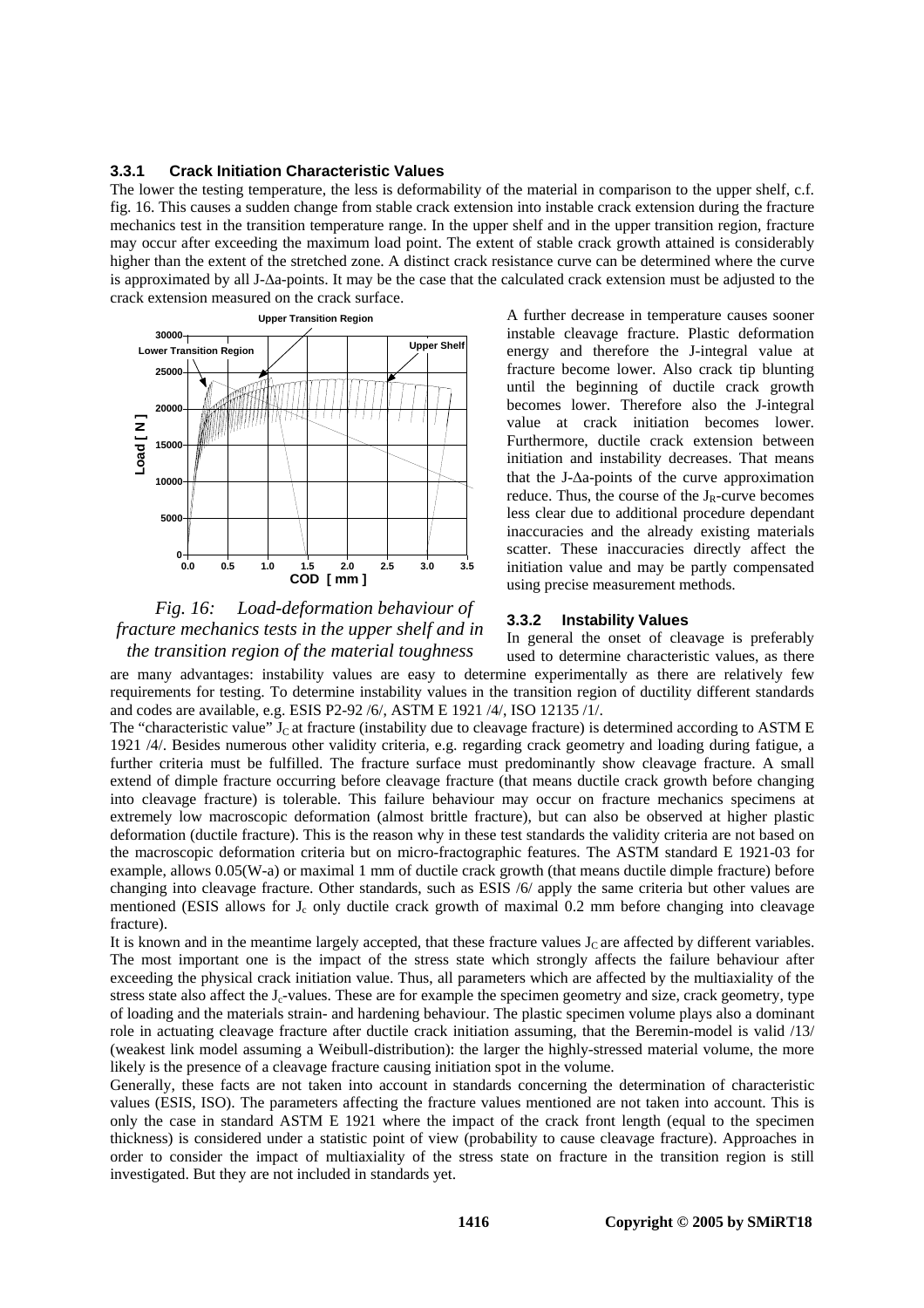In the following the procedure of standard ASTM E 1921 is examined in detail, because of the importance of these material values and the assessment methods based on them.

Standard ASTM E 1921-03 primarily instructs the determination of the transition temperature  $T_0$ . It bases on the description of instability values of ferritic steels in the transition region by the Master Curve according to Wallin. In doing so it is assumed that fracture probability can be described by a three parametric Weibull distribution. Two parameters are fixed, where one is the temperature independent lower bound value  $K_{min} = 20$  MPam  $\frac{1}{2}$ . The course of the Median curve  $K_{Jc(med)}$  (T) (Master Curve) with the temperature and the corresponding fractiles are defined in the standard. Only the reference temperature  $T_0$  has to be determined in material testing. This is the temperature at which the J<sub>c</sub>-value of the Master Curve is 100 MPam<sup>12</sup>.

Using standard ASTM E 1921 two topics must be taken into account. The first relates to the testing method and the observation of the validity criteria of each individual specimen to obtain valid instability values according to this standard. The second relates to the mathematical use of instability values to fit the Master Curve and to determine the reference temperature  $T_0$ .

# • **Criteria for the individual specimens:**

SE(B) and C(T) of different size but proportional dimensions are the most common used specimen geometries in fracture mechanics. Standard ASTM E 1921 /4/ recommends these specimens as equivalent. Testing small scale specimens with a cross section of  $10x10$  is allowed as long as certain further criteria are fulfilled. In fatigue precracking different criteria must also be fulfilled. In doing so, maximum fatigue load is very important because in contrast to the standards of upper shelf ductility it is considerably reduced and requires numerous load cycles. This leads to time consuming pre-cracking. Further criteria concern the regularity of the shape of the crack front. If they are not fulfilled the test results are not valid.

It is allowed to test the specimen until cleavage fracture using monotonic increasing loading or the method of partial unloading. The loading rate factor according to the standard may differ by a factor of 100.

Further validity criteria concern the fracture surface. Cleavage fracture must cover nearly the entire fracture surface. Ductile dimple fracture (ductile fracture) as a sign of stable crack growth before cleavage is tolerated but only up to an extension of 5% of the ligament or 1 mm.

Furthermore, it must be assured that the J-value at fracture does not exceed a certain maximum. Thus, not tolerable plastification of the specimen should be excluded. Length of the ligament and the temperature dependant material values Youngs modulus and yield stress also affect this validity criterion.

If the J-value at cleavage fracture becomes higher than the defined "limit-value", the test result can still be used to determine the temperature  $T_0$ . In doing so, the experimentally determined J-value at cleavage fracture is replaced by the calculated "limit-value". This procedure is called "censoring".

 $J_c$ -values are converted into  $K_{J_c}$ -values using the relation for plane strain condition. Here is also the Youngs modulus at the corresponding test temperature required.

Finally the values are adjusted. This is often called crack length correction what is misleading. This is to take into account the increasing probability for specimens with a longer crack front (thicker specimens) to meet a cleavage causing weak spot according to the weakest link theory. Therefore, thicker specimens reach lower cleavage values than smaller specimens with shorter crack fronts. A specimens thickness of 25 mm is the standard thickness. This means, that to determine the  $T_0$  results of specimens with a shorter crack front are corrected to lower values, results from specimens with a longer crack fronts are corrected to higher values.

#### • **Criteria for the data set:**

To determine the reference temperature  $T_0$  of the Master Curve according to ASTM 1921 /4/ using the (crack front corrected) instability values  $K_{Ic}$ , a minimum number of valid test results within a defined temperature range relative to  $T_0$  must exist.

The K<sub>Jc</sub> data can be determined at one temperature or at different temperatures, fig. 17 and 18. According to the maximum likelihood-method, a curve with a fixed form (Master Curve) is adjusted by approximating the parameter  $T_0$  to the measured data.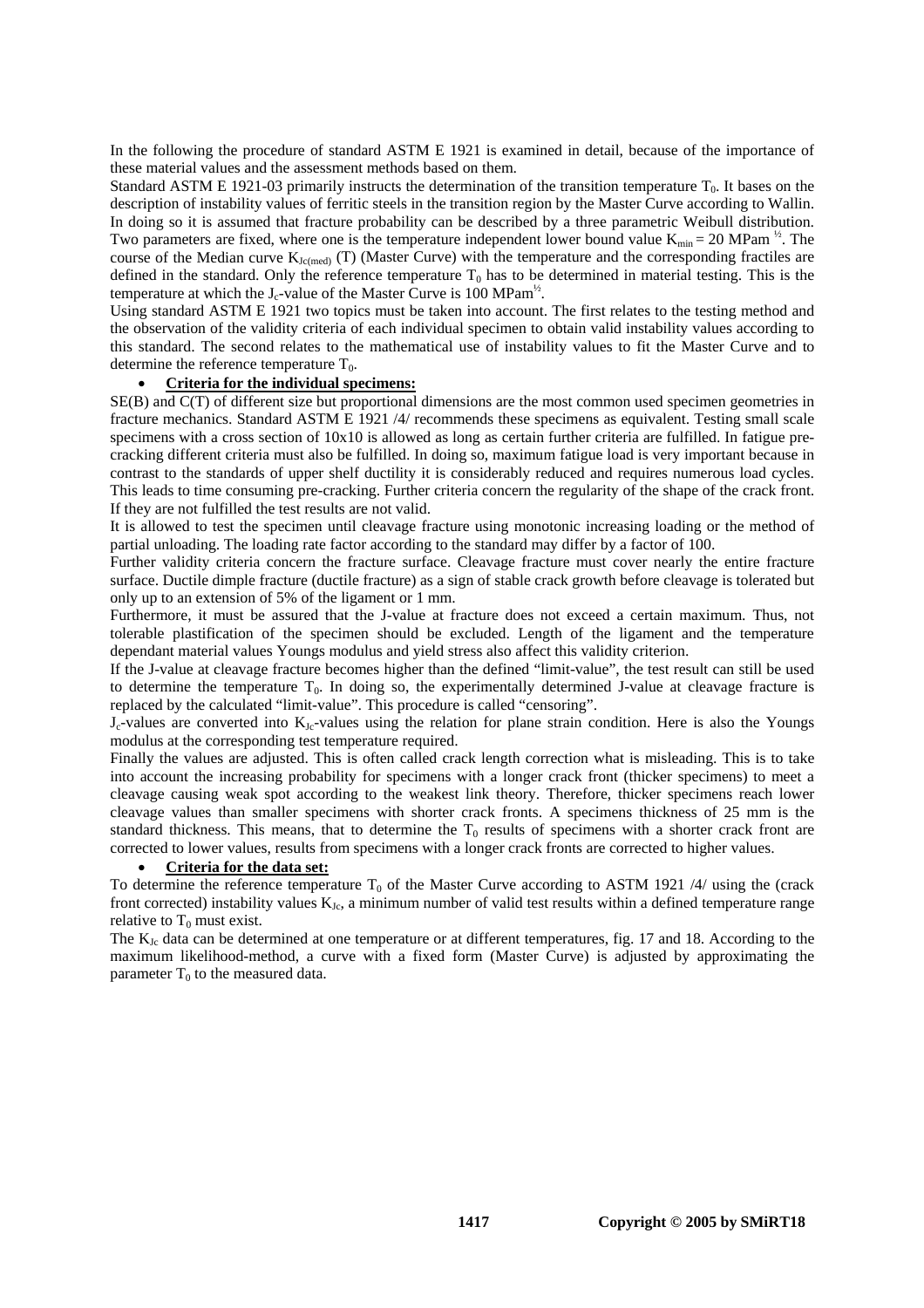



*Fig. 17: MC, 6 specimen, T=const. Fig. 18: MC, tested at different temperatures*

It is assumed that each material basically behaves according to the Master Curve (and its given scatter. Therefore, the experimental results are only needed to adjust the position of the Master Curve on the temperature axis. The form of fracture toughness versus temperature and its scattering behaviour are fixed for all considered materials. At least 6 valid specimens are necessary to determine the temperature  $T_0$  and therefore to adjust the curve. At unfavourable temperatures in relation to  $T_0$  even more specimens may be necessary.

The specimens which are actually not valid (censored, because higher than the maximum value  $J_{limit}$ ) are also taken into account by a special procedure. The basic idea of the procedure is that the censoring (reducing the values to the  $J_{limit}$ -value) should not adulterate the position of the Master Curve versus  $T_0$ .

Only values within the range  $T_0 \pm 50K$  to the determined temperature  $T_0$  are valid for the determination of  $T_0$ . This criterion causes an iterative process for certain data sets. In the second iteration the results beyond the validity range of the first iteration are not considered. Then it may be the case that comparatively large data sets do not contain sufficient valid specimens any more even when all other validity criteria are fulfilled.

From the present state of the master curve it can be concluded, that the Master Curve approach is very attractive for application because:

- The reference temperature  $T_0$  is determined from quasi-static fracture mechanics testing.
- Results of small scale specimens can be used. These specimens must only fulfil the requirements of the standard for  $K_{Jc}$  and not the severer requirements for  $K_{Ic}$ .
- The results from fracture mechanics testings are regarded directly, the use of results from other test types (e.g. Charpy test) is not necessary.
- Experimental data (at least 6 valid specimens) may be used, tested at a constant temperature near  $T_0$  or distributed within the temperature range -50K≤T<sub>0</sub>≤50K.
- Irradiation conditioned shifts of the reference temperature  $T_0$ , and therefore of fracture toughness curves, can be determined with irradiated material by fracture mechanics tests (e.g. pre-fatigued Charpyspecimens)

Despite of these numerous attractive points of view, several points have to be discussed and clarified before a common use of the concept is possible. On the one hand, this concerns the testing procedure used in the standard, e.g. the iteration procedure to fulfil the  $\pm$  50 K criterion or questions about the consideration of non valid test results by applying the censoring procedure. Furthermore, it should be clarified that the results are only valid for the observed specimen geometries and crack front length. They cannot be transferred to specimens and components with another multiaxiality of the stress state. Today this is known and generally accepted. Proposals were made to take into account the effect of multiaxiality. Some proposals are even approved by several experimental test series, but from the authors view a generalisation is not yet available.

# **4. EXPERIMENTAL RESULTS OBTAINED IN THE TRANSITION REGION**

Within the scope of the research project of BMWA /14/ a sufficient number of specimens were tested in the transition region in order to perform statistic analyses of the ductile crack initiation in the transition region. Therefore fracture mechanics specimens with different geometry and size manufactured from a RPV steel were tested. This RPV steel type 22NiMoCr 3-7 was taken from a pressure vessel of a PWR, produced with original manufacturing technology.

The specimens were tested according to the method of partial unloading. Then ductile crack initiation, ductile crack growth and cleavage instability were analysed.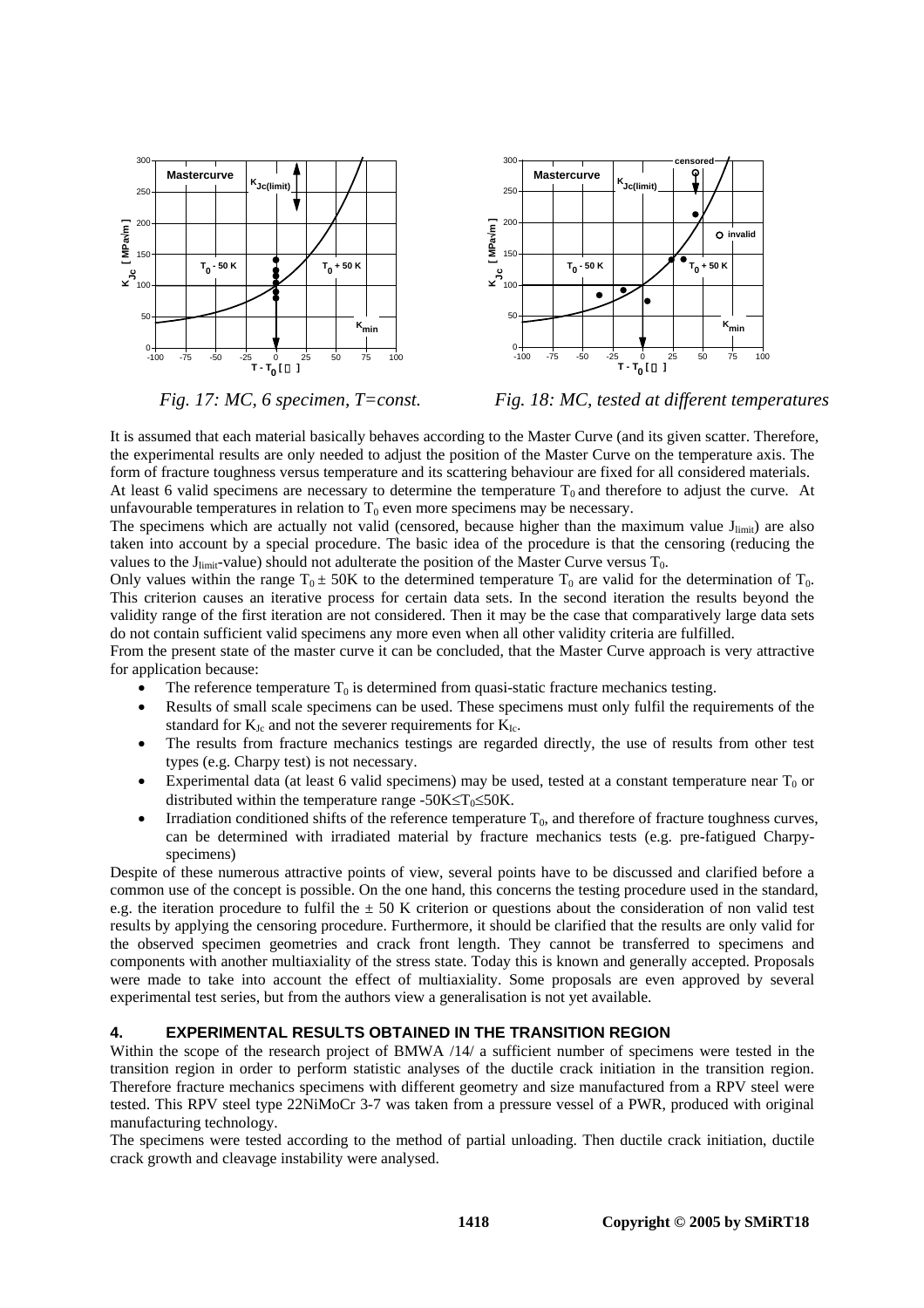Fig. 19 shows specimens tested in the transition temperature region and analysed according to ASTM E 1921-03. Temperature  $T_0$  = -72°C is obtained, using all results and applying the censoring procedure according to ASTM E 1921-03. The limitation on specimens tested within  $T_0 \pm 50$ K was not taken into account. With the specimen geometry and size used in this project, cleavage fracture could not be obtained at a temperature above –10°C. Thus, no conclusion can be made for the temperature range above –10°C using this procedure.



*Fig. 19: Application of Master Curve procedure on instability values KJc, 22NiMoCr3-7, /14/* 



*Fig. 20: KIJ (Ji) and KIc for material 22NiMoCr3-7 , /14/* 

The results of analysing these tests in respect of ductile crack initiation, according to the above mentioned assessment method, are shown in fig. 20. A temperature curve develops which is similar to the Charpytemperature curve. In the entire temperature range from the lower shelf, the transition region to the upper shelf a common characteristic value exists which is of identical physical meaning. Furthermore it can be observed that  $K<sub>U</sub>$ -values of the transition region and valid  $K_{Ic}$ -values complement one another at low temperatures. A similar curve is obtained showing SZW-values versus temperature, c.f. fig. 21. Sometimes the occurrence of ductile crack initiation and the associated processes, such as blunting, SZW-development and subsequent ductile crack growth is questioned particularly in the transition range of ductility. Sometimes even the influence of the temperature of this process is questioned. Thus in order to prove the failure behaviour in the transition range, several specimens were not loaded until cleavage fracture. They were unloaded when ductile crack initiation was assumed and before cleavage instability was obtained. These specimens were examined in view of ductile

crack initiation and growth before instability with the help of metallographic and fractographic procedures. Therefore, these specimens were cut lengthwise into two halves. One half of each specimen was polished metallographically to show crack tip blunting and crack growth. The other half was bared by cyclic fatigue loading to search for dimple fracture areas (stretched zone and stable crack growth). Fig. 22 shows the K<sub>J</sub>-values obtained before unloading, the scatter bands of  $K_{Jc}$  (cleavage fracture) and  $K_{IJ}$  (ductile crack initiation).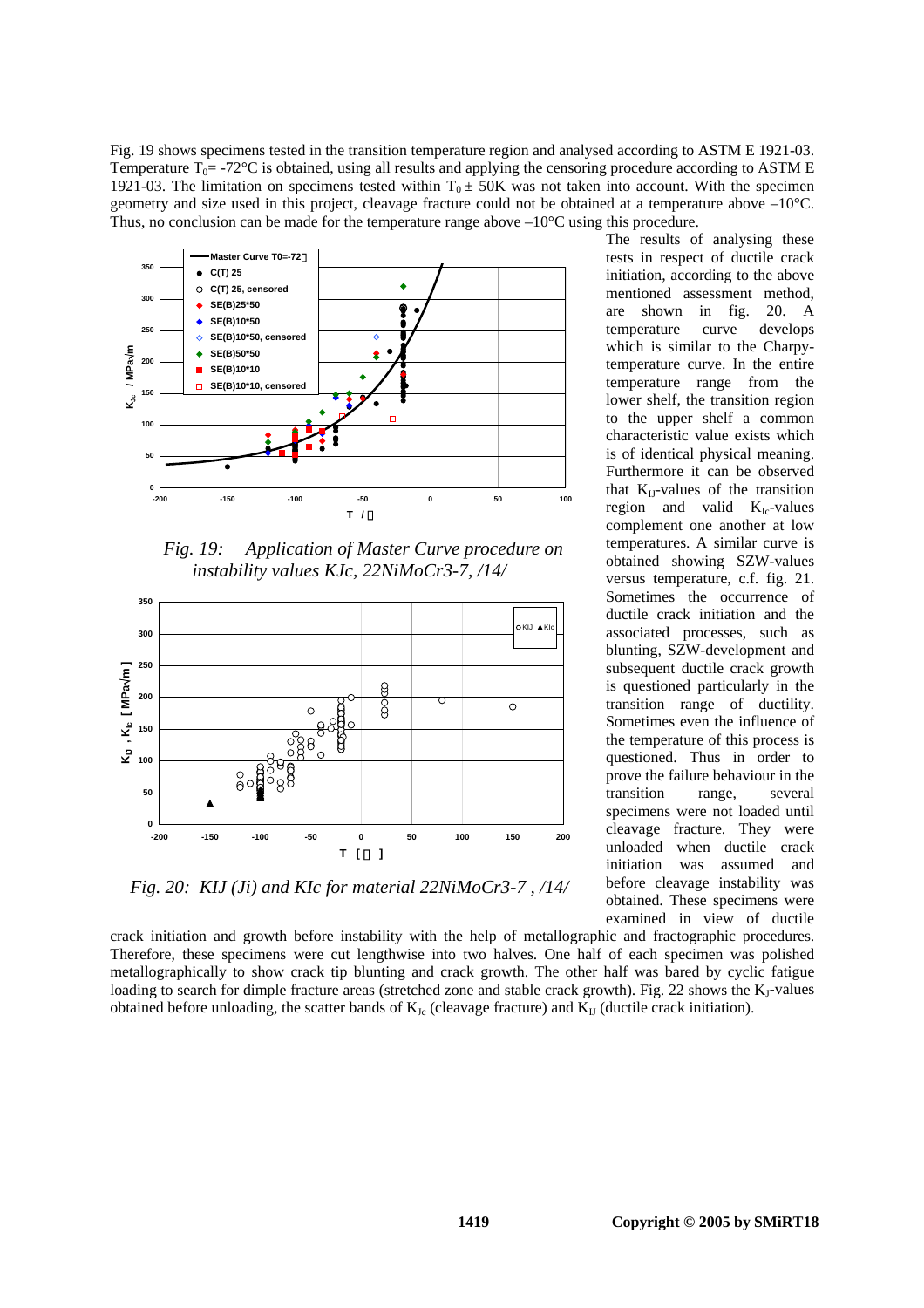



straight line with the stretched zone. *Fig. 22: Delineation of unloaded specimen in the scatterbands for crack initiation , initiation KIJ and cleavage instability KJc , /14/* 



*Fig. 23: F-COD-diagram (C(T)25 specimen CMACE13)* 



*Fig. 24: JR-curve in the upper transition region (C(T)25 specimen, CMACE13)* 

The specimens tested at  $T = -20$ °C were just unloaded above the scatter band of crack initiation  $K_{II}$ . The specimens tested at  $T = -70^{\circ}$ C were unloaded in the upper region of the scatter band of crack initiation  $K_{II}$ .

Fig. 23 to 26 show the test results of an unloaded specimen tested in the transition range at -20°C. The force-crack opening diagram and the J-∆a-curve show the typical behaviour of the transition region of ductility. Both the SEMpicture of the fracture surface and the polished cross-section show that the above-mentioned failure mechanism (blunting, forming of SZW, ductile initiation, ductile crack growth) occurs before cleavage fracture instability. The number and distribution of the J-∆a-points do not show a clear curvature of the  $J_R$ -curve yet. Therefore the  $J_R$ -curve is determined by a straight line through origin and  $J_{max}/\Delta a_{max}$ (measured on the fracture surface). The J<sub>i</sub>-value results from the intersection of the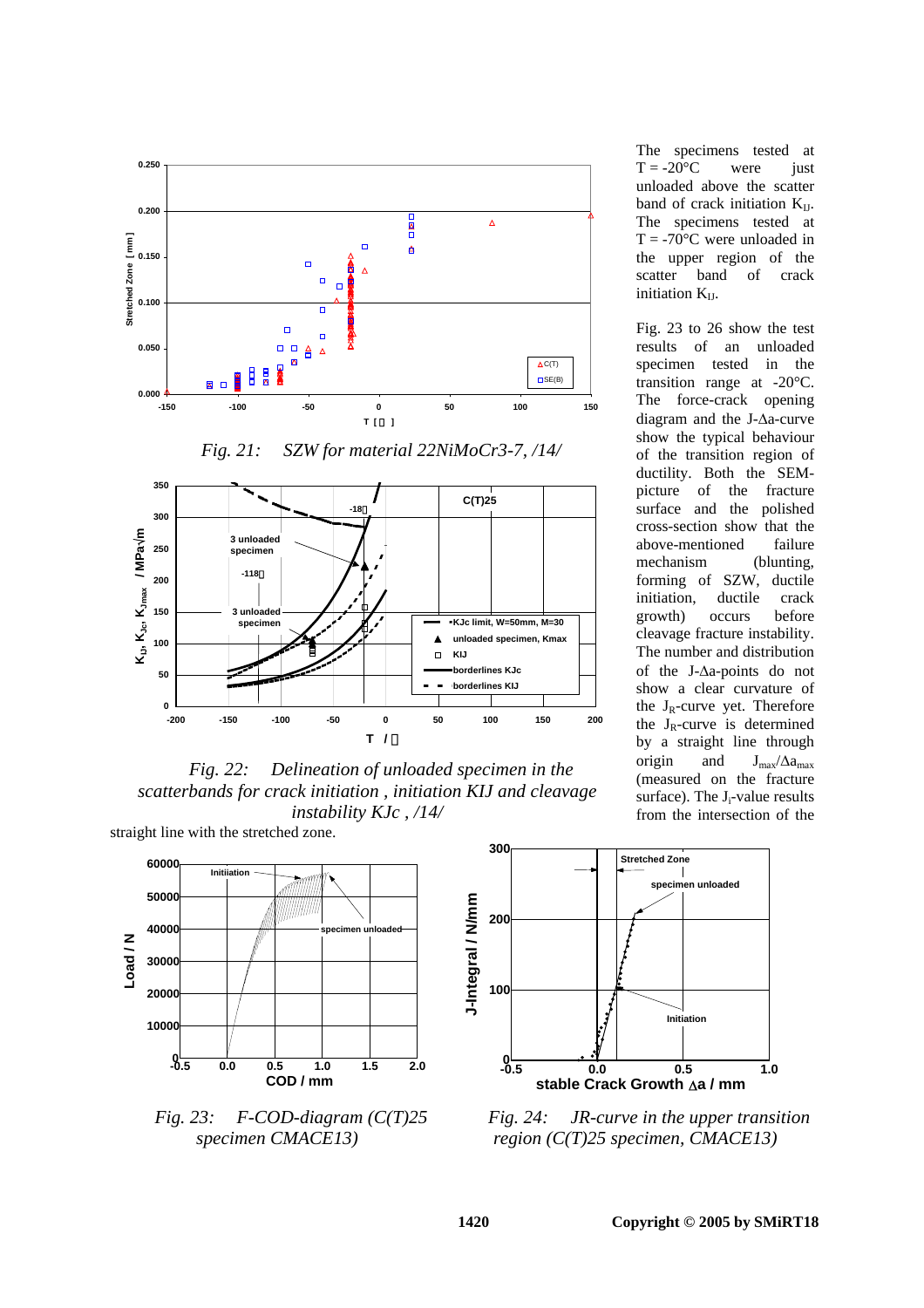



*Fig. 25: SEM-exposure of the fracture surface (C(T)25 specimen, CMACE13)* 

*Fig 26: Polished micrograph, section of C(T)25 specimen CMACE13* 

Comparable tests at lower temperatures confirm that the failure mechanism described still works, fig. 27 to 30. However, the stretched zone and ductile crack growth occur only to a small extend, that means in the range of a few µm. The distance between ductile crack initiation and cleavage fracture reduces. The J-∆a- point distribution does not allow a reasonable curve approximation. In those cases the  $J_R$ -curve is determined as a line through origin with  $J_{max}$  (J<sub>c</sub>) and  $\Delta a_{max}$  (measured on the crack surface). The J<sub>i</sub>-value results from the intersection of this straight line with a parallel to the J-axis with the distance of the stretched zone width. Approximation of the  $J_R$ curve by a straight line through the origin is a conservative assessment of the course of the  $J_R$ -curve. This is an important condition in view of the assessment of components with the use of the  $J_i$ -values determined by this method.



*Fig. 27: F-COD (C(T)25 specimen CMACC7) Fig. 28: JR-curve in the lower transition* 



*Fig 29: SEM-exposure of the fracture surface, C(T)25 specimen CMACC7* 



*region (C(T)25 specimen CMACC7)* 



*Fig. 30: polished micrograph section of the unloaded C(T)25 specimen CMACC7, tested in the lower transition region*